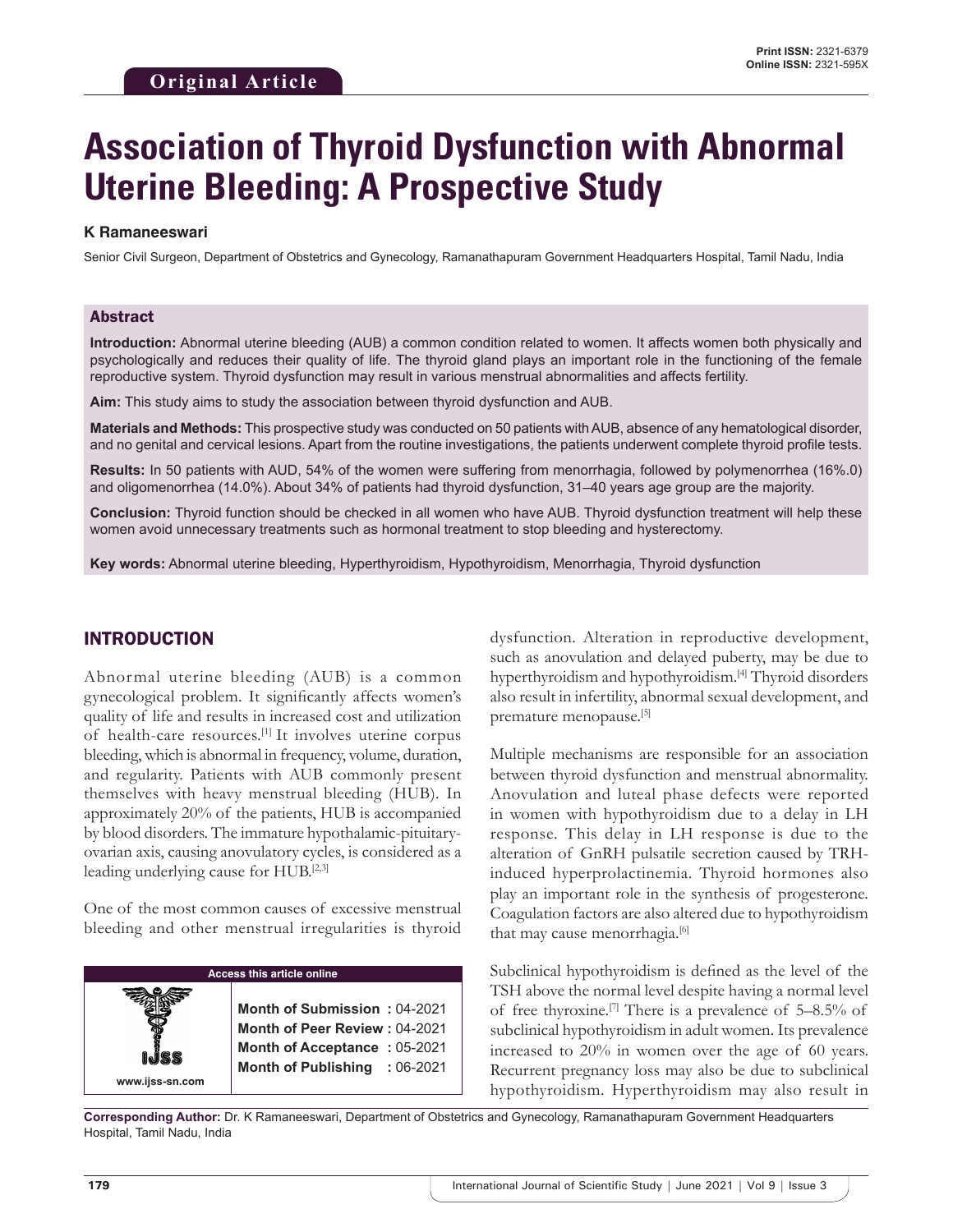alteration of menstruations and may cause oligomenorrhea and amenorrhea.<sup>[8]</sup>

Thus, the doctor must comprehensively evaluate various etiological factors that may cause AUB and treat them accordingly. This may result in avoiding unnecessary surgery and complications.[9]

## **Aim**

This study aims to study the association between thyroid dysfunction and AUB.

# MATERIALS AND METHODS

This is a prospective study and enrolled 50 patients who were suffering from AUB. The inclusion criteria were the presence of AUB, no hematological or bleeding disorder, and no genital and cervical lesions, present not on hormonal therapy, and will be able to undergo dilatation and curettage study. The exclusion criteria include patients who were unwilling to enroll themselves, confirmed or suspected pelvic infection, suffering from cervical stenosis, oral contraceptives, pregnancy, underlying medical conditions such as uncontrolled hypertension or uncontrolled diabetes mellitus, and using intrauterine contraceptive devices.

The participants underwent comprehensive physical examination, including clinical examination, gynecological examination, and neck examination. The symptoms related to thyroid dysfunction were noted. In addition, the age, bleeding pattern, and other symptoms related to AUB were noted. The complete thyroid profile (TSH, T3, and T4) was done to determine the presence of thyroid dysfunction.

# RESULTS

A total of 50 women were enrolled in this study. Most of the women were in the age group of 31–40 years (52.0%) followed by 21–30 years (22.0%). There was least number (10.0%) of women above the age of 40 years. The number of women below 20 years was 8 (16.0%). More than half of the women (54.0%) were primiparous, while 12 (24.0%) were unmarried [Table 1].

The majority had euthyroid (62%) followed by hypothyroidism in 20% and hyperthyroidism in 4%. The results further revealed that 19 (38.0%) of the women with AUB had thyroid dysfunction; a higher number of patients were in the 31–40 years age group [Table 2].

Out of 31 women in the euthyroid group, 15 were in the age group of 31–40 years. This age group also has a maximum (7) patient with subclinical hypothyroidism. The only patients with hypothyroidism were also in the age group of 31–40 years [Table 3].

Most of the patients had menorrhagia (54.0%) followed by polymenorrhea (16.0%), and amenorrhea was present in the least number of women (2.0%) [Table 4].

Out of the 27 women with menorrhagia, 19 women were euthyroid, and 5 women had subclinical hypothyroidism. None of the women with hyperthyroidism had menorrhagia, polymenorrhea, metrorrhagia, and menometrorrhagia [Table 5].

# **DISCUSSION**

Fifty patients were included in the study. In the present study, 52% of the women were in the age group of 31–

|        | Table 1: Distribution of participants based on |
|--------|------------------------------------------------|
| parity |                                                |

| <b>Parity</b> | No. of patients | Percentage |
|---------------|-----------------|------------|
| Unmarried     | 12              | 24.0       |
| Nullipara     |                 | 14.0       |
| Primipara     | 27              | 54.0       |
| Para $>2$     | 4               | 8.0        |

## **Table 2: Status of thyroid function among participants**

| <b>Thyroid dysfunction</b> | No. of patients | Percentage |
|----------------------------|-----------------|------------|
| Euthyroid                  | 31              | 62.0       |
| Hypothyroid                |                 | 14.0       |
| Subclinical Hypothyroidism | 10              | 20.0       |
| Hyperthyroidism            |                 | 4.0        |

#### **Table 3: Age distribution according to thyroid function**

| Age<br>group |    | Euthyroid Hypothyroid | <b>Subclinical</b><br>hypothyroidism | <b>Hyperthyroidism Total</b> |    |
|--------------|----|-----------------------|--------------------------------------|------------------------------|----|
| $20$         | 5  |                       |                                      |                              |    |
| $21 - 30$    | 9  |                       |                                      |                              |    |
| $31 - 40$    | 15 |                       |                                      |                              | 26 |
| >40          |    |                       |                                      |                              | 5  |
| Total        | 31 |                       | 10                                   |                              | 50 |

## **Table 4: Uterine bleeding pattern in abnormal uterine bleeding patients**

| <b>Bleeding pattern</b> | No. of patients | Percentage |  |
|-------------------------|-----------------|------------|--|
| Menorrhagia             | 27              | 54.0       |  |
| Polymenorrhea           | 8               | 16.0       |  |
| Metrorrhagia            |                 | 8.0        |  |
| Menometrorrhagia        | 3               | 6.0        |  |
| Oligomenorrhea          |                 | 14.0       |  |
| Amenorrhea              |                 | 2 በ        |  |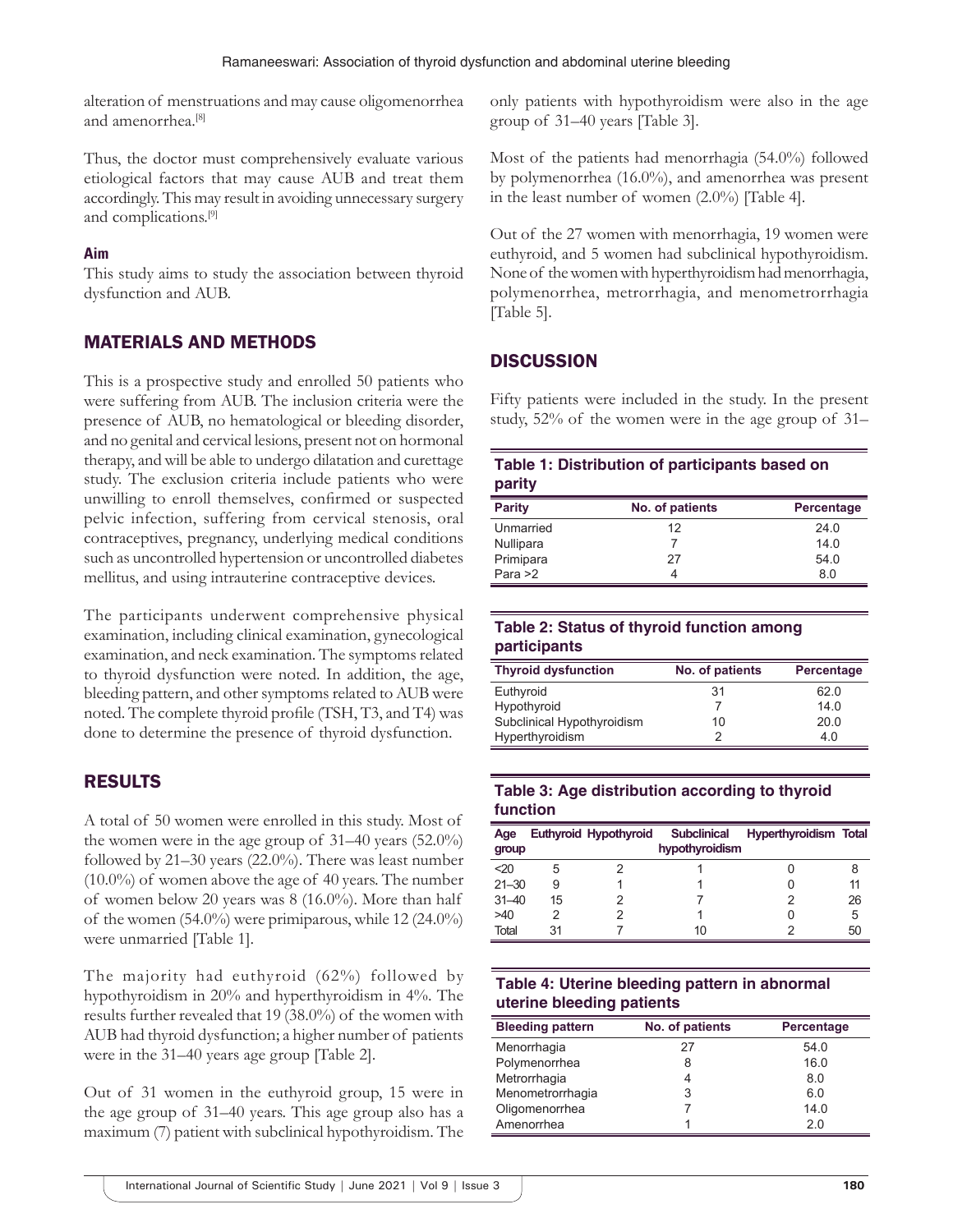| Table 5: Relation of bleeding pattern with thyroid function |                  |                    |                                   |                        |              |  |
|-------------------------------------------------------------|------------------|--------------------|-----------------------------------|------------------------|--------------|--|
| <b>Bleeding pattern</b>                                     | <b>Euthvroid</b> | <b>Hypothyroid</b> | <b>Subclinical hypothyroidism</b> | <b>Hyperthyroidism</b> | <b>Total</b> |  |
| Menorrhagia                                                 |                  |                    |                                   |                        | 27           |  |
| Polymenorrhea                                               |                  |                    |                                   |                        |              |  |
| Metrorrhagia                                                |                  |                    |                                   |                        |              |  |
| Menometrorrhagia                                            |                  |                    |                                   |                        |              |  |
| Oligomenorrhea                                              |                  |                    |                                   |                        |              |  |
| Amenorrhea                                                  |                  |                    |                                   |                        |              |  |
| Total                                                       |                  |                    |                                   |                        | 50           |  |

40 years. About 22% of the women were in the age group of 21–30 years, while 10% were above 40 years. Our study had 74% of the women with AUB in 21–40 years. This contrasts with the study done by Pilli *et al*. in which 58% of the women were in similar age group.[10]

In the present study, 54.0% of women were primiparous, while 24.0% were unmarried. About 14.0% of women were nulliparous, while 8.0% of women had parity greater than 2. Contrasting results were found in the study done by Byna *et al.*, in which 18% of the women were primiparous.<sup>[8]</sup> About 76.0% of the women in this study were married. This is similar to the results of Pilli *et al*. which had married women share of 79.74%.

About 62.0% of the women with AUB were in the euthyroid group, while 34.0% in the hypothyroid and subclinical hypothyroid groups combined. This is close to the results obtained in Ajmani *et al*., in which 56.0% of the women were euthyroid while 34.0% of the women in the hypothyroid group and subclinical hypothyroid group combined.<sup>[11]</sup> However, the results were in contrast to Thakur *et al*. in which 67 (84.8%) were euthyroid, 11 (13.9%) were hypothyroid, and 1 (1.2%) was hyperthyroidism.<sup>[12]</sup>

About 30.0% of the women in the age group of 31–40 years were euthyroid. This is close to the study done by Sudha *et al*. in which 28.0% of the women in the 31–40 years were euthyroid.<sup>[13]</sup> In our study,  $14.0\%$ of women in the 31–40 years age group had subclinical hypothyroidism. This is in contrast with Sudha *et al*. in which 8.0% of the women in this age group had subclinical hypothyroidism.<sup>[13]</sup>

In our study, menorrhagia was found in 54.0% of the patients. This is in contrast with Thakur *et al*. which had 13.0% of the cases of menorrhagia and Sudha *et al*. which had 35.0% of cases of menorrhagia.<sup>[13]</sup> However, the results of our study were close to Ajmani *et al*. which had 50.0% of the women with menorrhagia.<sup>[11]</sup>

About 70.0% of the patients having menorrhagia were euthyroid. The results were almost similar to Sudha *et al*. which had 74.2% of the menorrhagia patients. Our results were not very far from Ajmani *et al*. which had 60.0% of the menorrhagia patients in the euthyroid group. In our study, none of the women with hyperthyroidism had menorrhagia. This contrasts with the results obtained in Thakur *et al*., in which 100% of the women with hyperthyroidism had menorrhagia.

# **CONCLUSION**

Thyroid hormone is essential for women's menstrual and reproductive health. However, thyroid dysfunction is more common in patients between the ages of 31 and 40 years. Therefore, thyroid testing should be done on every woman with menstrual irregularities during her first visit. Correction of thyroid dysfunction may eliminate the need for unnecessary interventions such as hormone treatment to stop bleeding and hysterectomy in people with thyroid dysfunction.

# REFERENCES

- 1. Khafaga A, Goldstein SR. Abnormal uterine bleeding. Obstet Gynecol Clin North Am 2019;46:595-605.
- 2. Elmaoğulları S, Aycan Z. Abnormal uterine bleeding in adolescents. J Clin Res Pediatr Endocrinol 2018;10:191-7.
- 3. Munro MG, Critchley HO, Broder MS, Fraser IS, FIGO Working Group on Menstrual Disorders. FIGO classification system (PALM-COEIN) for causes of abnormal uterine bleeding in nongravid women of reproductive age. Int J Gynaecol Obstet 2011;113:3-13.
- 4. Singh L, Agarwal CG, Chowdhary SR, Mehra P, Khare R. Thyroid profile in infertile women. J Obstet Gynecol India 1990;40:248-53.
- 5. Sharma N, Sharma A. Thyroid profile in menstrual disorders. JK Sci 2012;14:14-7.
- 6. Gowri M, Radhika BH, Harshini V, Ramaiaha R. Role of thyroid function tests in women with abnormal uterine bleeding. Int J Reprod Contracept Obstet Gynecol 2014;3:54-7.
- 7. Cooper DS. Clinical practice. Subclinical hypothyroidism. N Engl J Med 2001;345:260-5.
- 8. Byna P, Siddula S, Kolli S, Shaik MV. Thyroid abnormality in perimenopausal women with abnormal uterine bleeding. Int J Res Med Sci 2015;3:3250-3.
- 9. Phukan JK, Saharia GK, Goswami R. Thyroid status in patients with dysfunctional uterine bleeding in a tertiary care hospital of Assam. Indian J Med Biochem 2016;20:11-5.
- 10. Pilli GS, Sethi B, Dhaded AV, Mathur PR. Dysfunctional uterine bleeding. J Obstet Gynaecol Soc India 2001;52:87-9.
- 11. Ajmani NS, Sarbhai V, Yadav N, Paul M, Ahmad A, Ajmani AK. Role of thyroid dysfunction in patients with menstrual disorders in tertiary care